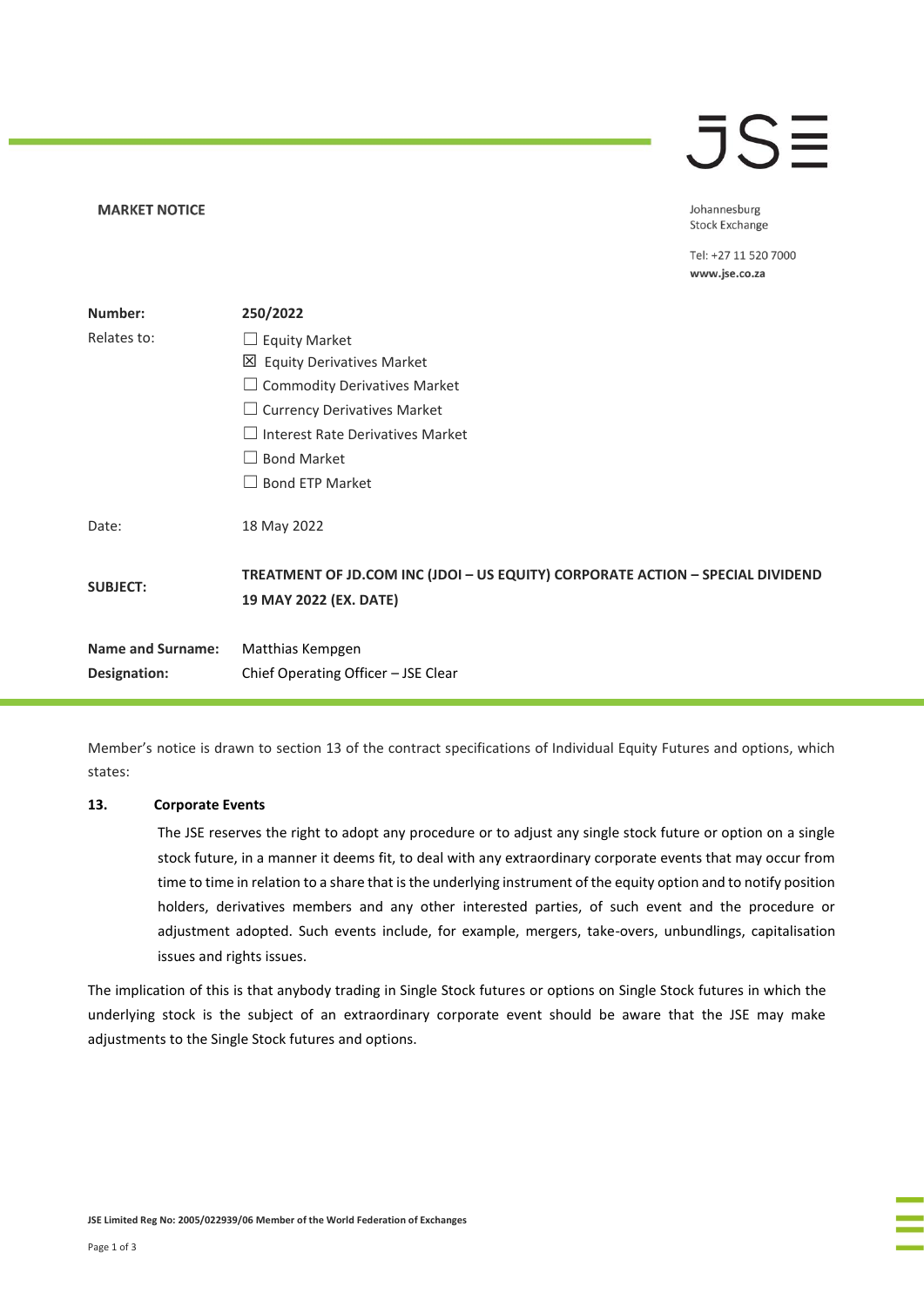# JSE

## **Special Dividend**

**JD. Com Inc (JDOI)** has declared special dividend of **1.26** USD per share. The special dividend will be converted to ZAR at the prevailing USD/ZAR exchange rate at EOD on LDT. With regards to this corporate action, the following adjustments will be made to JDOI positions on 19 May 2022 **(Ex-date)**. The adjustments will be made to the positions held as at close of business on 18 May 2022 **(LDT).**

### **Please note**:

Adjustments will be made to all contracts where JDOI is the underlying share. These contracts include:

| <b>Contract Code</b> | <b>JSE Instrument Type</b>            |
|----------------------|---------------------------------------|
| 13JUN22 JDOI CSH     | <b>INTERNATIONAL EQUITY</b>           |
| 13JUN22 JDOI CSH DN  | <b>International Dividend Neutral</b> |
| 19SEP22 JDOI CSH     | <b>INTERNATIONAL EQUITY</b>           |
| 19SEP22 JDOI CSH DN  | International Dividend Neutral        |
| 19DEC22 JDOI CSH     | <b>INTERNATIONAL EQUITY</b>           |
| 19DEC22 JDOI CSH DN  | <b>International Dividend Neutral</b> |
| 13MAR23 JDOI CSH     | <b>INTERNATIONAL EQUITY</b>           |
| 13MAR23 JDOI CSH DN  | <b>International Dividend Neutral</b> |

# **1. FUTURES CONTRACTS**

The futures position will be increased by the following factor:

Calculation of futures factor:

### **Spot price / adjusted price**

Where:

**Spot price** = the official closing price of the underlying share on **18 May 2022 (LDT).**

**Adjusted price** = Spot price – **20.45295** (**special dividend rate converted to ZAR**)

Example: If the official closing price of the underlying shares on 18 May 2022 **(LDT)** is 846.50, the following would apply:

Spot price  $= 846.50$ 

Adjusted price 846.50– 20.45295

= **826.04**